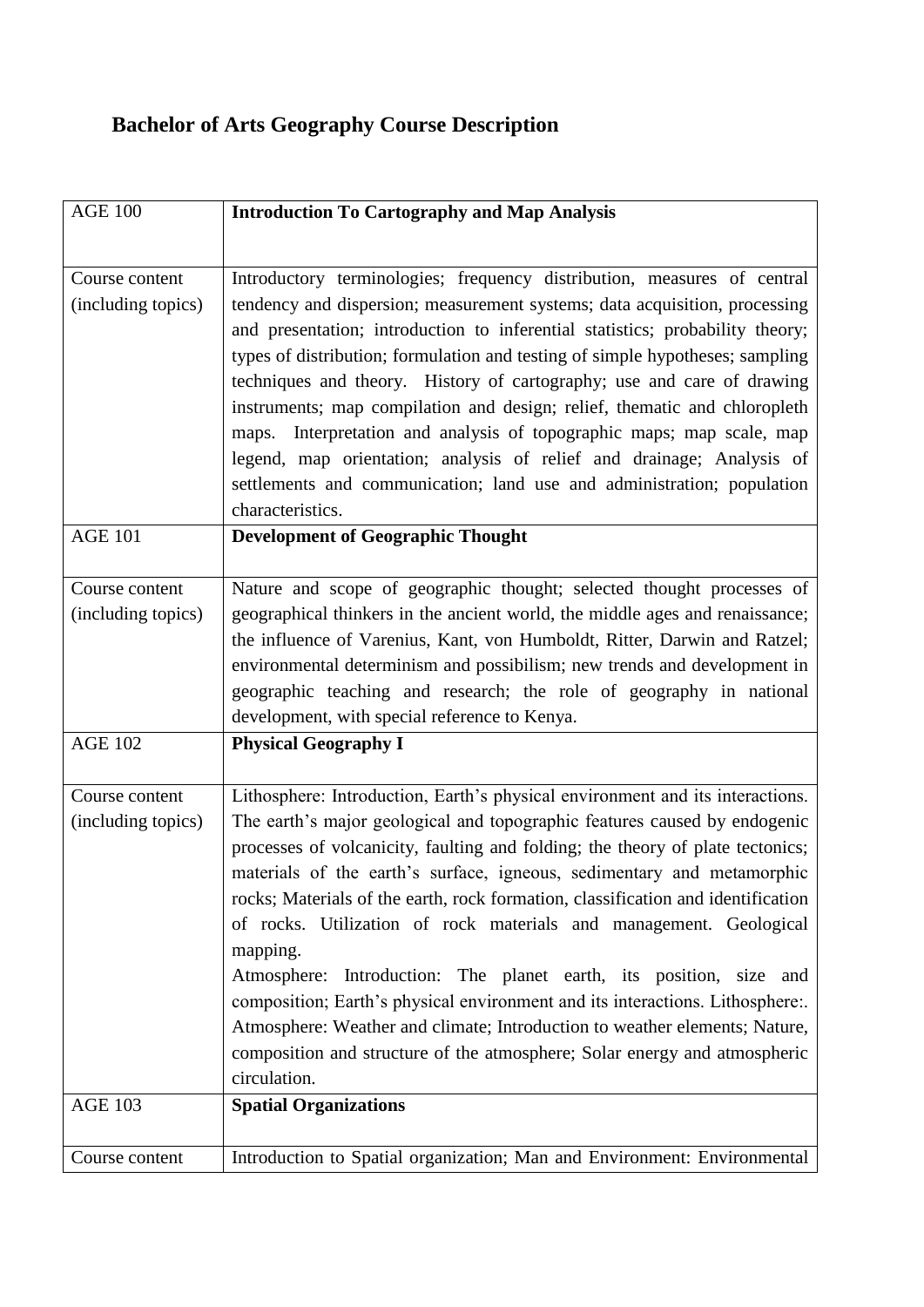| (including topics) | Determinism and Human Possibilism; The Influence of Environment on Man<br>and vice-versa. Spatial Interaction: Definition, Bases and Barriers, Individual |
|--------------------|-----------------------------------------------------------------------------------------------------------------------------------------------------------|
|                    | Space Activity, Distance-Decay and Gravity Models. Spatial Diffusion:                                                                                     |
|                    | Types, and Barriers. The Concept of a Region; Migration; Types, Barriers                                                                                  |
|                    | and Patterns; Pull and Push Factors. An Urban World; The urban Concept;                                                                                   |
|                    | Origins and Evolution of Cities; Functions and Economic base. Agriculture:                                                                                |
|                    | Origins, Theory and Analysis; Origins; Von Thunen Model of agricultural                                                                                   |
|                    | location.                                                                                                                                                 |
| <b>AGE 200</b>     | <b>Qualitative and Quantitative Techniques in Geography</b>                                                                                               |
|                    |                                                                                                                                                           |
| Course content     | Hypothesis testing (normal distribution, data transformation, probability,                                                                                |
| (including topics) | sampling, statistical tests); data sources; topographic maps, field surveys and                                                                           |
|                    | statistical<br>drainage<br>basin<br>analysis,<br>abstracts:<br>network<br>analysis                                                                        |
|                    | (communication systems); thematic maps, map reduction and enlargement.                                                                                    |
| <b>AGE 201</b>     | <b>Physical Geography II</b>                                                                                                                              |
| Course content     | World's<br>hydrological<br>Introduction,<br>Hydrosphere:<br>cycle<br>water                                                                                |
| (including topics) | balance/budget, evaporation; condensation and precipitation; water use by                                                                                 |
|                    | vegetation; overland flow; infiltration; ground water; streamflow.                                                                                        |
|                    | Lithosphere: Introduction, Weathering, slope processes; water and mass                                                                                    |
|                    | movements, channel, wind, coastal and glacial processes and resultant land                                                                                |
|                    |                                                                                                                                                           |
|                    | forms.                                                                                                                                                    |
| <b>AGE 202</b>     | <b>Human Geography</b>                                                                                                                                    |
|                    |                                                                                                                                                           |
| Course content     | Introduction to human geography; The concept and evolution of human                                                                                       |
| (including topics) | geography; The nature and scope of human geography; Methodology in<br>human                                                                               |
|                    | geography; The branches of Human geography;<br>Spatial                                                                                                    |
|                    | Relationships: Definition of space, Spatial Interaction; Social space; The                                                                                |
|                    | human environment; The physical environment; Distance and distance                                                                                        |
|                    | decaying effect; Spatial diffusion: Spatial process and patterns; Spatial                                                                                 |
|                    | processes; Spatial patterns. Spatial organization of human societies:                                                                                     |
|                    | Concepts, classification and evolution of human societies, Locational                                                                                     |
|                    | analysis Spatial relation and interaction; Concept of a region; Human<br>settlements; Human migration and Major world settlement                          |
| <b>AGE 203</b>     | <b>Regional Geography of East Africa</b>                                                                                                                  |
|                    |                                                                                                                                                           |
| Course content     | Physical realm: Introduction to East Africa, physiographic regions and                                                                                    |
| (including topics) | geology; landscape evolution in East Africa (Plate tectonics, faulting,                                                                                   |
|                    | volcanic activity, others); East Africa's drainage and the process of drainage                                                                            |
|                    | evolution; climate and the problem of aridity in East Africa; soils and biomes                                                                            |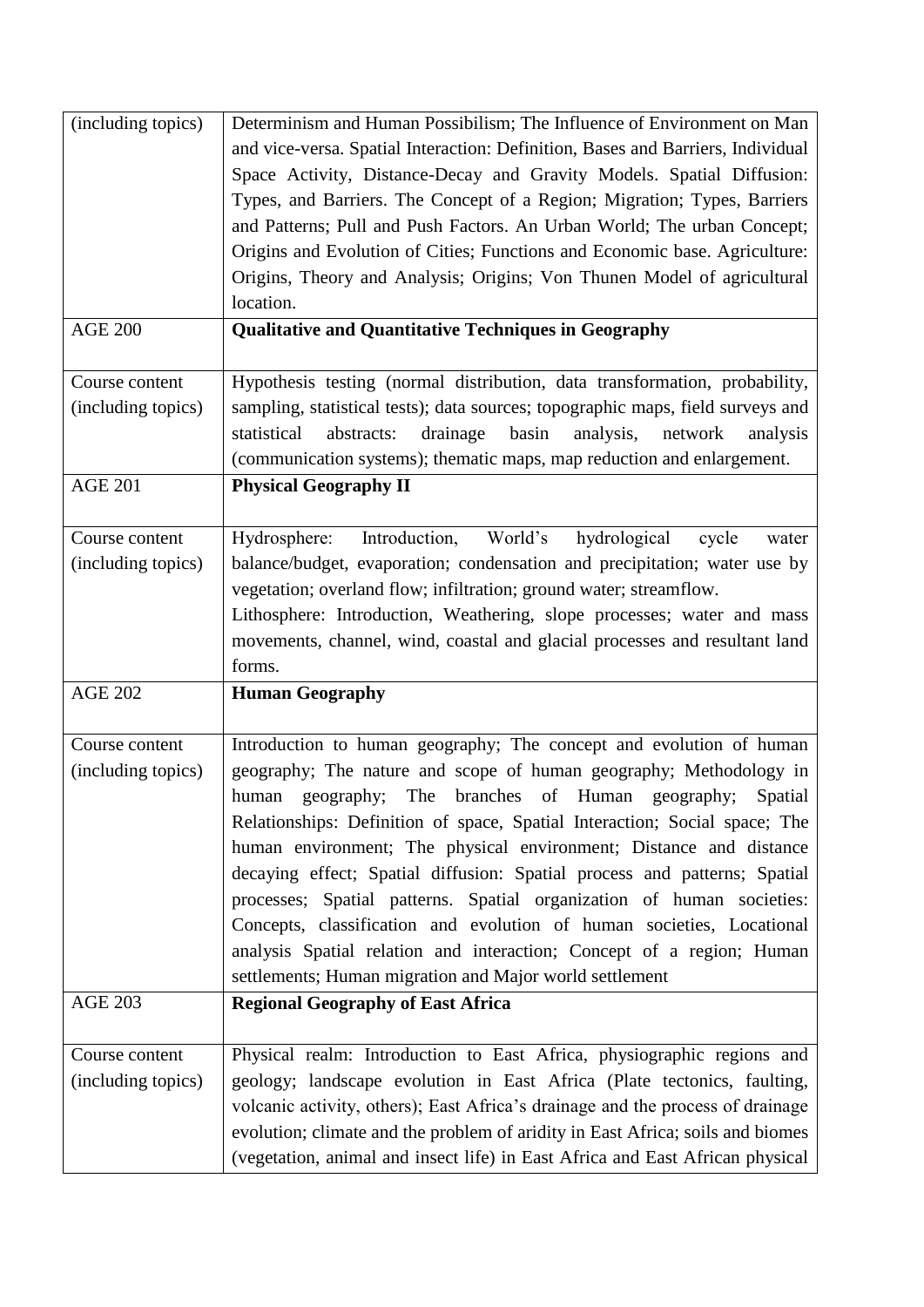|                    | environment as a resource and constraint.                                                                                                  |
|--------------------|--------------------------------------------------------------------------------------------------------------------------------------------|
|                    | Human Realm: Population dynamics in East Africa; agriculture and the East                                                                  |
|                    | African economy; industry and development in East Africa; transport and its                                                                |
|                    | role in the economy of East Africa; trade among East African states; tourism                                                               |
|                    | and East Africa's economy.                                                                                                                 |
| <b>AGE 204</b>     | <b>Economic Geography</b>                                                                                                                  |
|                    |                                                                                                                                            |
| Course content     | The Changing nature of Economic Geography; World's population                                                                              |
| (including topics) | distribution. Population Migration; Inequality in space economy; Basic                                                                     |
|                    | concepts in Economics; The concepts of scarcity and choice. Fundamentals                                                                   |
|                    | concepts and Economic Geography; Problem of Economics and Economic                                                                         |
|                    | Geography; Mindsets of Economic Geography. Demand and Supply                                                                               |
|                    | relationships. Determine of market price. Trade; Home Trade; International                                                                 |
|                    | Trade. Transport; Role of Transport in Development; Various types of                                                                       |
|                    | transport. Theories of location: Von Thunen's theory of Agricultural land                                                                  |
|                    | use; Relevance of Von Thunen's theory of Agricultural land use to Kenya.                                                                   |
|                    | Location of industries; Water's theory of Industrial Location Economic                                                                     |
|                    | Geography of energy. Theories of Development and underdevelopment                                                                          |
| <b>AGE 205</b>     | <b>Soil Geography</b>                                                                                                                      |
|                    |                                                                                                                                            |
| Course content     | Introduction, Soil formation and properties; Soil profile characteristics;                                                                 |
| (including topics) | physical and chemical properties of soils; Approaches to soil classification,                                                              |
|                    | Soil types and classification/taxonomy; Soil distribution and local variations                                                             |
|                    | and nomenclature, soil catena, types of tropical soils; utilization and                                                                    |
|                    | management practices; Problem soils; Field soil identification through                                                                     |
|                    | profile and mapping techniques; Soil fertility and productivity assessment                                                                 |
|                    | techniques; Field practical exercises; Application of soil survey methods to                                                               |
|                    | resource planning with reference to local examples                                                                                         |
| <b>AGE 206</b>     | <b>Medical Geography</b>                                                                                                                   |
|                    |                                                                                                                                            |
| Course content     | The human ecology approach to health; Epidemiological mapping and                                                                          |
| (including topics) | spatial analysis; Environmental health, including the environmental causes of                                                              |
|                    | relationship<br>among<br>demographic<br>change,<br>cancer;<br>The<br>economic                                                              |
|                    | development, and population health; The political economy of non-<br>communicable health problems, such as lead poisoning and the "obesity |
|                    | epidemic"; The spatial diffusion of infectious diseases; The disease ecology                                                               |
|                    | approach to infectious and vector-borne diseases, e.g. malaria, West Nile                                                                  |
|                    | virus, and Lyme disease; The challenges of "global health" in the 21st                                                                     |
|                    | century, with special emphasis on "emerging infectious diseases," such as                                                                  |
|                    | HIV/AIDS, SARS, and Avian influenza                                                                                                        |
| <b>AGE 300</b>     | <b>Aerial Photography and Field Course</b>                                                                                                 |
|                    |                                                                                                                                            |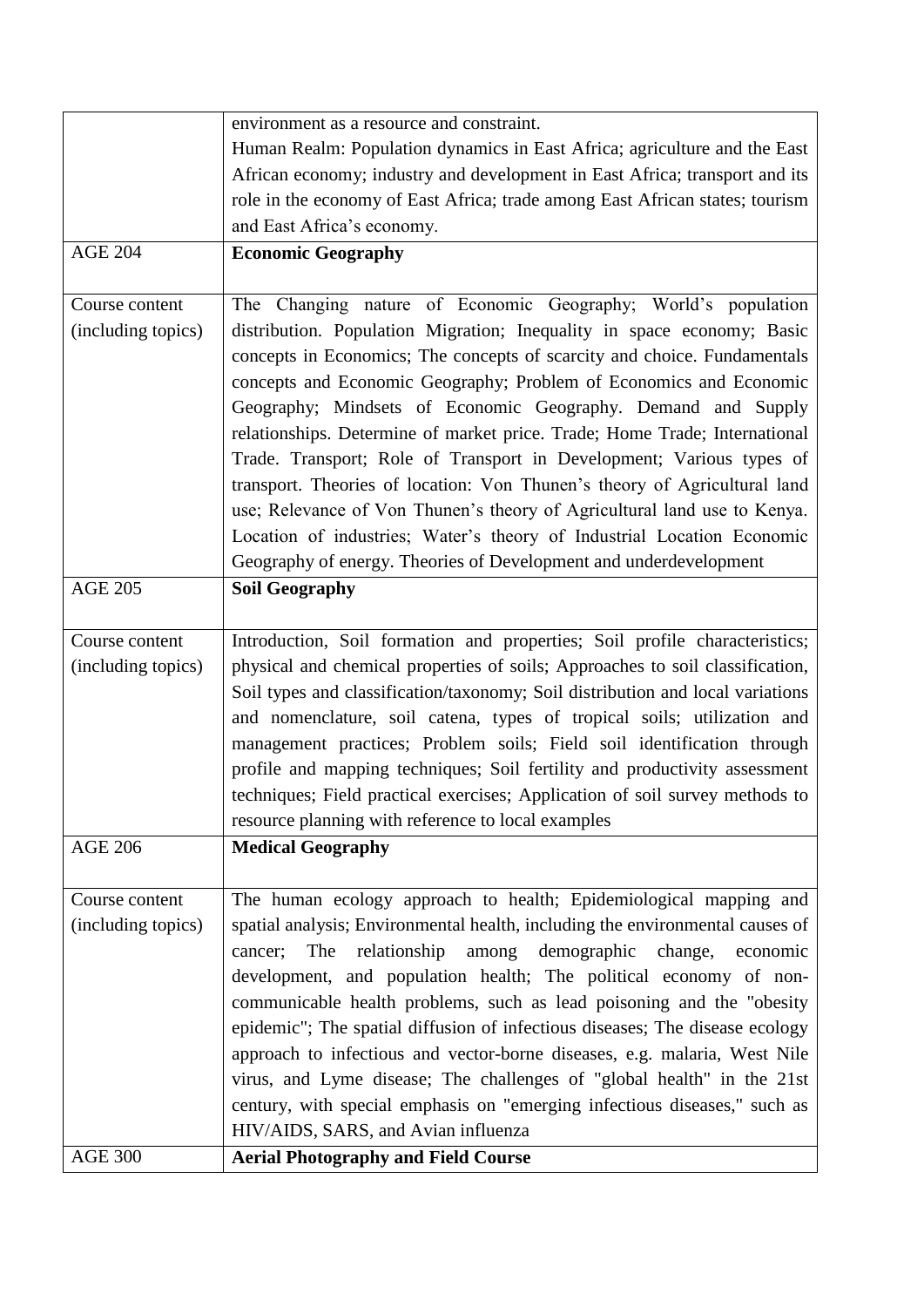| Course content<br>(including topics) | Elements of photographic systems: definition, scope and significance of<br>aerial photography; history of aerial photography, acquisition of aerial<br>types of aerial photographs,<br>photographs,<br>marginal information,<br>resolution; introduction to air-photo<br>photographic<br>interpretation;<br>fundamentals of air-photo interpretation, book photo interpretation,<br>equipment and applications; photogrammetry: geometric elements of vertical<br>photographs, image parallax measurement.                                                                                                                                       |
|--------------------------------------|--------------------------------------------------------------------------------------------------------------------------------------------------------------------------------------------------------------------------------------------------------------------------------------------------------------------------------------------------------------------------------------------------------------------------------------------------------------------------------------------------------------------------------------------------------------------------------------------------------------------------------------------------|
| <b>AGE 301</b>                       | <b>Physical Geography III</b>                                                                                                                                                                                                                                                                                                                                                                                                                                                                                                                                                                                                                    |
| Course content<br>(including topics) | Atmosphere: Climatic elements and their global distribution; climatic factors<br>and controls; climatic classification schemes; climate change<br>and<br>implications. Biosphere: scope and definition; ecosystem concept; biotic and<br>abiotic interactions; types classification and distribution of living organisms;<br>linkages in the biosphere.                                                                                                                                                                                                                                                                                          |
| <b>AGE 302</b>                       | <b>Regional Geography of Africa</b>                                                                                                                                                                                                                                                                                                                                                                                                                                                                                                                                                                                                              |
| Course content<br>(including topics) | Physical Realm; Introduction; location and size. Physiographic regions;<br>geology, relief and drainage. Climate, vegetation and soils. Resource<br>exploitation and constraints.<br>Human realm; Linguistic groups, population distribution and migration<br>patterns, urbanisation, transport and communication, land use systems,<br>pastoralism and agricultural systems, industrialization extraction and<br>manufacturing), trade and regional integration and conflicts.                                                                                                                                                                  |
| <b>AGE 303</b>                       | <b>Geography of Development</b>                                                                                                                                                                                                                                                                                                                                                                                                                                                                                                                                                                                                                  |
| Course content<br>(including topics) | The nature of development and underdevelopment; Changing Concept of<br>Development; Measuring development; theories and models of development<br>and under development; Geographical perspectives of development;<br>Geographic variations in development at a global, regional and local levels<br>and contemporary issues in development. Measuring development; the<br>concept of Development; Geographical variation of development:<br>Development Theories: Modernization Theory; Radical Theories of<br>Development; Beyond Macro Theories of development; Neo-Liberalism;<br>Contemporary issues of development; Sustainable Development |
| <b>AGE 304</b>                       | <b>Biogeography</b>                                                                                                                                                                                                                                                                                                                                                                                                                                                                                                                                                                                                                              |
| Course content                       | Definition and scope; Ecosystem in geographic explanation; Elementary                                                                                                                                                                                                                                                                                                                                                                                                                                                                                                                                                                            |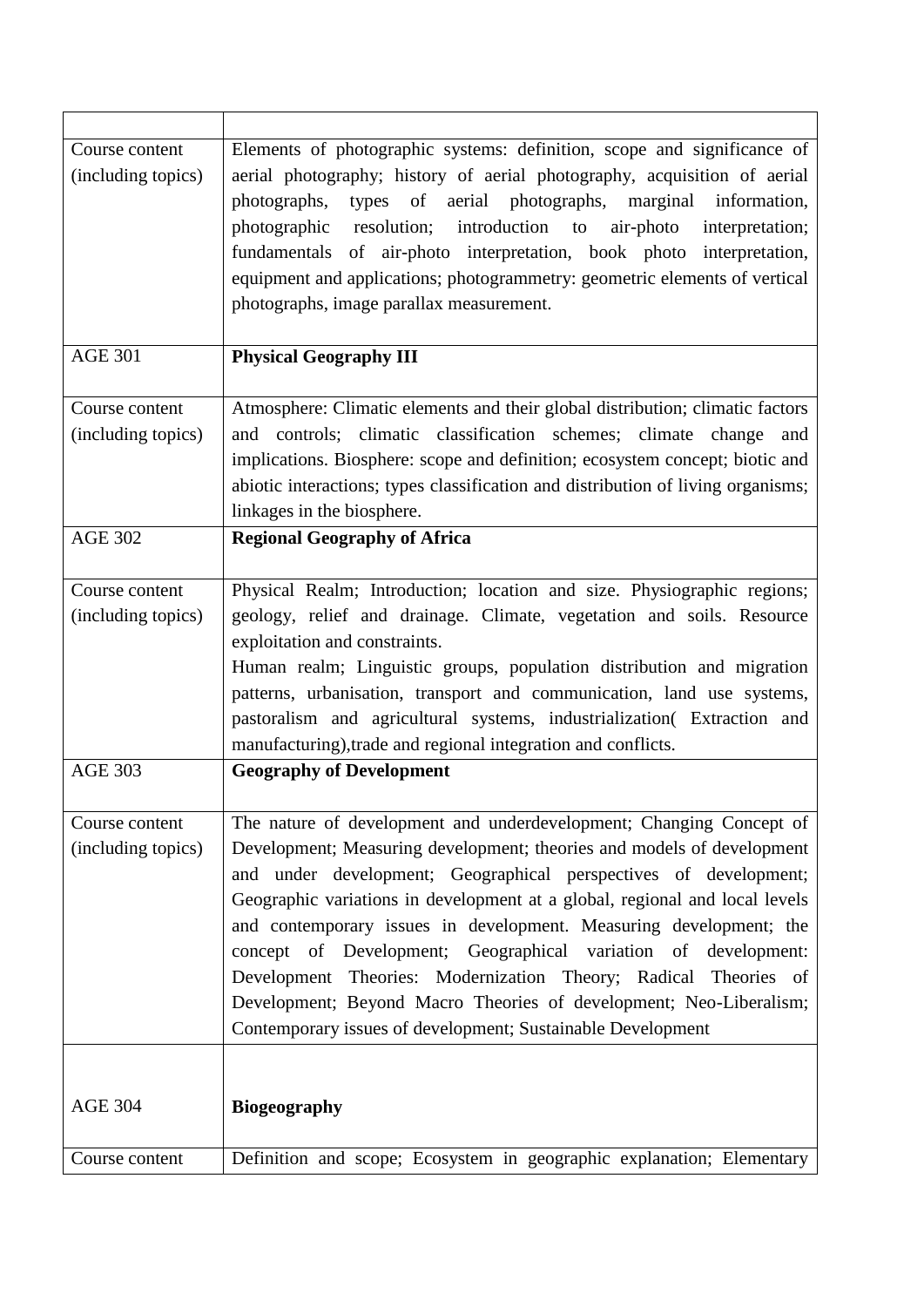| (including topics)                   | plant ecology; Energy flow and use; Nutrient circulation; Primary<br>productivity; Biotic and abiotic interactions; Ecological succession;<br>Dominance at climax and natural vegetation; Comparative analysis of<br>selected biomes; World vegetation and soil types; Human population and the<br>environment; Conservation of protected resources; The concept of<br>biodiversity and resource conservation; Human modification of ecosystems<br>and consequences                                                                                                                 |
|--------------------------------------|-------------------------------------------------------------------------------------------------------------------------------------------------------------------------------------------------------------------------------------------------------------------------------------------------------------------------------------------------------------------------------------------------------------------------------------------------------------------------------------------------------------------------------------------------------------------------------------|
| <b>AGE 305</b>                       | Hydrology and water resources I                                                                                                                                                                                                                                                                                                                                                                                                                                                                                                                                                     |
| Course content<br>(including topics) | Definition and scope. River basin characteristics; establishment of<br>hydrometric network; elements of the hydrologic cycle; analysis of<br>hydrologic data; rating curves, frequency analysis and hydrograph analysis.<br>The hydrological concept of floods and droughts. Influence of Human<br>Activities and Land Use Changes on Hydrologic cycle. Impact of Climate<br>changes on hydrologic cycle. Problems in water resources planning and<br>development.                                                                                                                  |
| <b>AGE 306</b>                       | <b>Climatology</b>                                                                                                                                                                                                                                                                                                                                                                                                                                                                                                                                                                  |
| Course content<br>(including topics) | Introductory definition; Weather, climate, meteorology and climatology;<br>Origin of the science of climatology; Paleoclimates and past climates;<br>Climatic elements and their measurements; Radiation, temperature,<br>precipitation, evaporation/evapotranspiration, wind and humidity; Climatic<br>factors; Latitude, altitude, land masses, relief features; Atmospheric<br>processes; Atmospheric circulation, air masses and fronts; evaporation and<br>condensation, clouds and precipitation; Weather forecasting; Preparation of<br>synoptic maps, use of remote sensing |
| <b>AGE 307</b>                       | Geomorphology                                                                                                                                                                                                                                                                                                                                                                                                                                                                                                                                                                       |
| Course content<br>(including topics) | concepts of geomorphology; theories of landform<br>Principles<br>and<br>development endogenic and exogenic processes, weathering processes; the<br>work of surface flow: drainage overland flow, channel processes and<br>resultant landforms; wind erosion, glacial and periglacial landforms; coastal<br>processes: the work of waves, currents and tides, and resultant features.                                                                                                                                                                                                |
| <b>AGE 308</b>                       | Arid and Semi Arid Lands (ASALs)                                                                                                                                                                                                                                                                                                                                                                                                                                                                                                                                                    |
| Course content<br>(including topics) | Location and extent of arid and semi-arid lands; causes and types of arid<br>lands; the physical background and natural resources of arid lands;<br>population and problems of occupancy of arid lands; humans versus aridity:<br>early cultures and human adjustments and adaptation in arid and semi-arid<br>environments; overview of global warming; climate as a factor in human<br>history; greenhouse effect and radiation forces; climate projection,                                                                                                                       |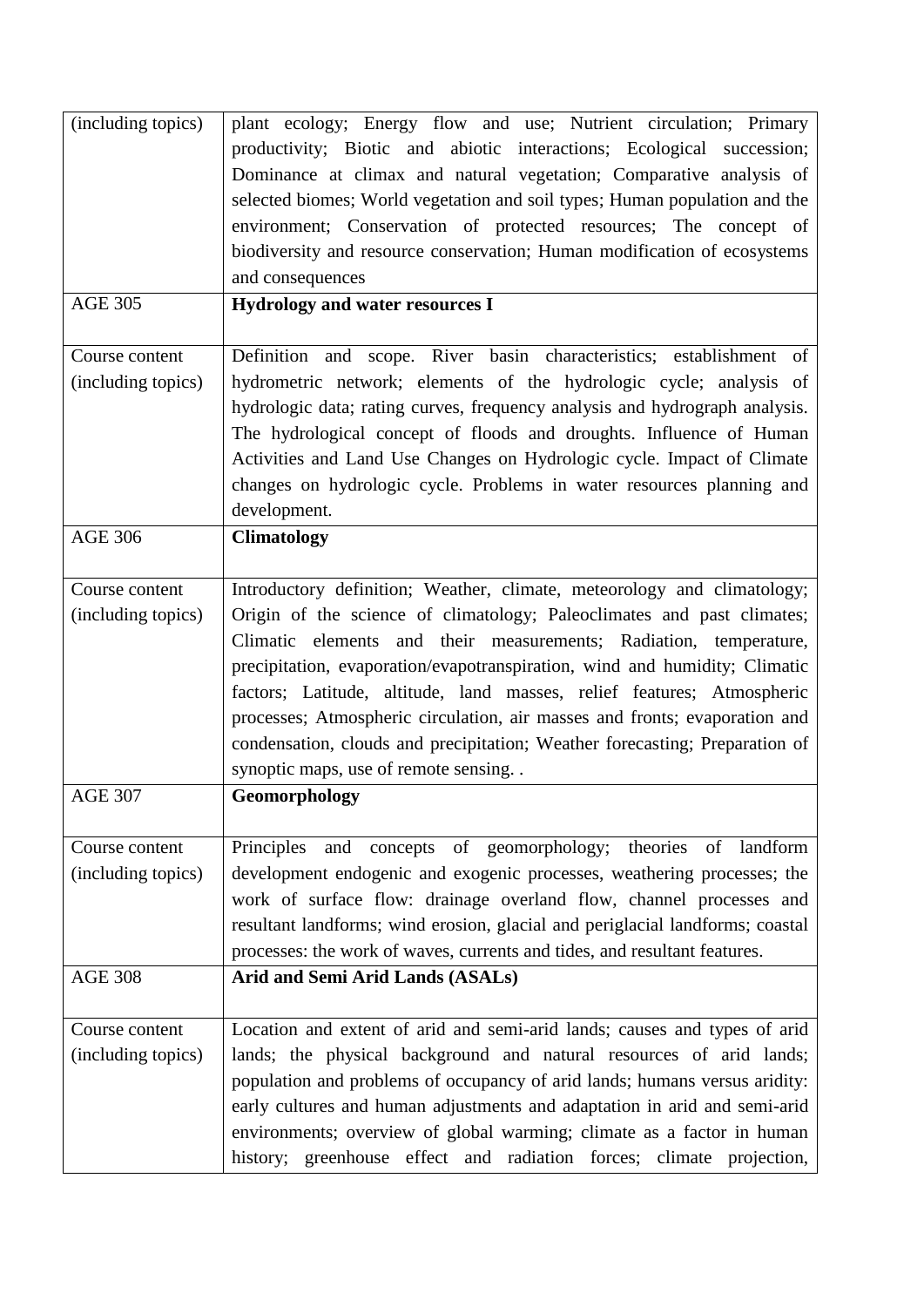|                                      | vulnerability and resilience.                                                                                                                                                                                                                                                                                                                                                                                                                                                                                                                                                                                                                                                                                                                                                           |
|--------------------------------------|-----------------------------------------------------------------------------------------------------------------------------------------------------------------------------------------------------------------------------------------------------------------------------------------------------------------------------------------------------------------------------------------------------------------------------------------------------------------------------------------------------------------------------------------------------------------------------------------------------------------------------------------------------------------------------------------------------------------------------------------------------------------------------------------|
| <b>AGE 309</b>                       | <b>Settlement Geography</b>                                                                                                                                                                                                                                                                                                                                                                                                                                                                                                                                                                                                                                                                                                                                                             |
| Course content<br>(including topics) | Patterns of African rural settlement – indigenous, colonial and post-colonial;<br>models of urban evolution focusing on the interplay between indigenous,<br>pre-colonial and colonial industrial settlements; network stages of growth<br>settlement: diffusion theories and settlement patterns; analysis of settlement<br>distribution; the rank-size rule and central place theory; settlement<br>interaction theories and methods of delimiting the sphere of influence of<br>settlements, the role of small and intermediate settlements in the spatial<br>planning process.                                                                                                                                                                                                      |
| AGE 310:                             | <b>Agricultural Geography</b>                                                                                                                                                                                                                                                                                                                                                                                                                                                                                                                                                                                                                                                                                                                                                           |
| Course content<br>(including topics) | Introduction, nature and scope of agricultural geography; land use/cover<br>definition and classification; determinants of agricultural land use; the nature<br>and characteristics of agricultural regions: agro-climatic, agro-ecological and<br>crop combination regions; agricultural systems of the world: Whittlesey's<br>classification; agricultural land use model of Von Thuenen, modification and<br>relevance; traditional systems of agricultural land use and food crisis;<br>modern and sustainable agricultural systems.                                                                                                                                                                                                                                                |
| <b>AGE 311</b>                       | <b>Population Geography</b>                                                                                                                                                                                                                                                                                                                                                                                                                                                                                                                                                                                                                                                                                                                                                             |
| Course content<br>(including topics) | Introduction to population geography- data, spatial measures and mapping,<br>population characteristics (Age, sex, nuptiality, households, urban-rural<br>patterns, socio-economic etc): Components of population change; Population<br>distribution- world population growth and distribution; Theories to<br>understand how varying rates of population growth and the overall<br>demographic conditions of particular places are inextricably linked to<br>dissimilar levels of economic, social, and technological development within<br>each region; Basic quantitative and qualitative tools used for studying<br>changes in population size and composition; Case studies of particular<br>demographic situations to show how population geography shapes the world<br>around us |
| <b>AGE 312</b>                       | <b>Historical Geography</b>                                                                                                                                                                                                                                                                                                                                                                                                                                                                                                                                                                                                                                                                                                                                                             |
| Course content<br>(including topics) | The conceptual basis of historical geography; source material and<br>methodology for historical geographers; an overview of the biological social<br>evolution of man; the historical geography of Africa, cultural health's, the<br>Neolithic and urban revolutions; trade and manufacturing; the people of<br>Africa, the spatial impact of Colonial cultures: Greek, Roman, Islamic and<br>European; case studies from the historical geography of East Africa.                                                                                                                                                                                                                                                                                                                      |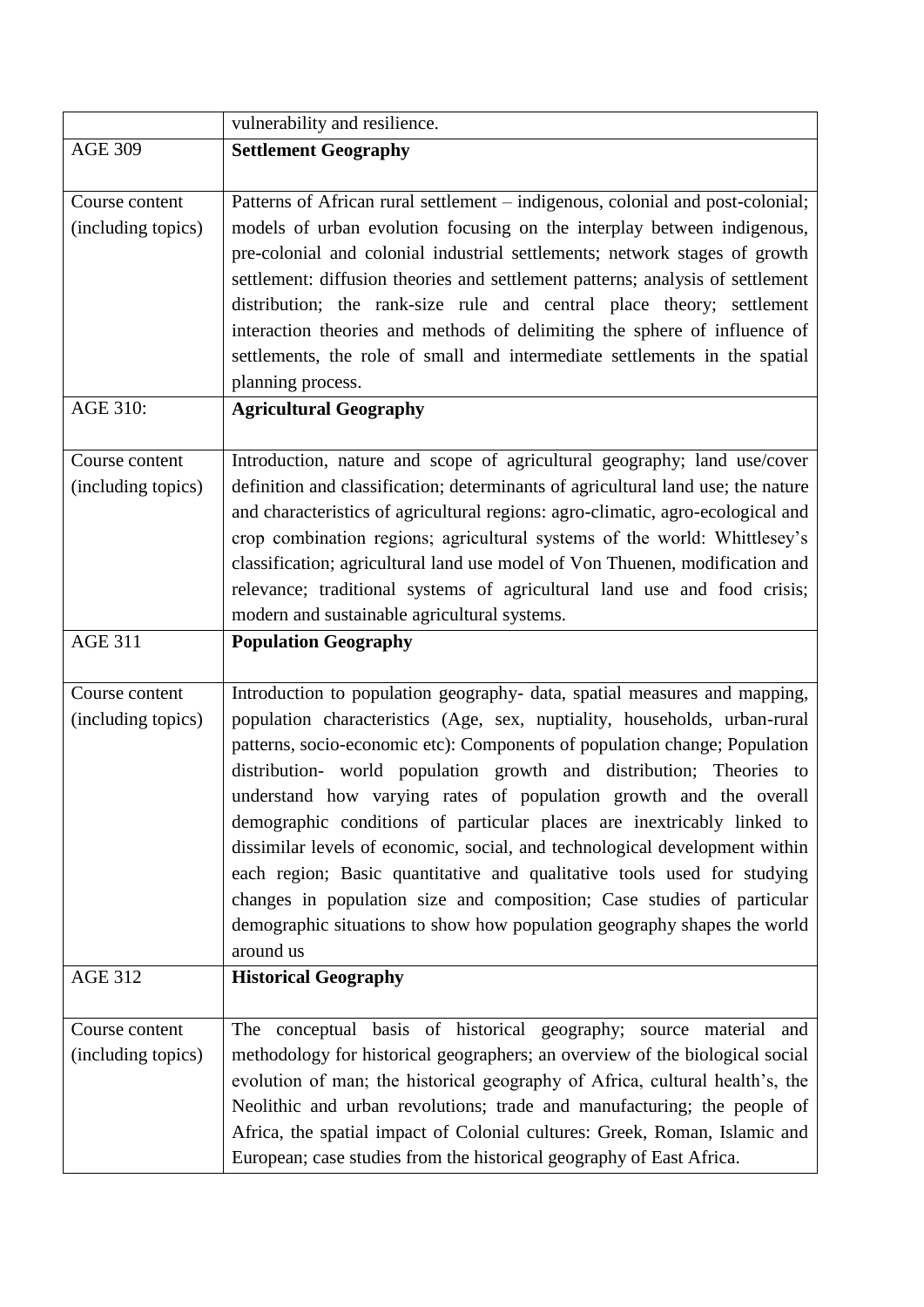| <b>AGE 313</b>                       | <b>Geography of Tourism</b>                                                                                                                                                                                                                                                                                                                                                                                                                                                                 |
|--------------------------------------|---------------------------------------------------------------------------------------------------------------------------------------------------------------------------------------------------------------------------------------------------------------------------------------------------------------------------------------------------------------------------------------------------------------------------------------------------------------------------------------------|
|                                      |                                                                                                                                                                                                                                                                                                                                                                                                                                                                                             |
| Course content<br>(including topics) | The concepts of tourism and leisure; tourism components and stakeholders in<br>tourism industry; geography in travel planning: travel itineraries, travel<br>formalities; essentials of successful destinations (5A's and business<br>requirements and commercial skills); desirable characteristics, attributes and<br>skills of travel agent; tourism impacts (ecological, economic and social);<br>tourism growth and sustainability; ecotourism: definition, elements,<br>significance. |
| <b>AGE 314</b>                       | <b>Rural Development</b>                                                                                                                                                                                                                                                                                                                                                                                                                                                                    |
| Course content                       | Nature, scope and methodology of Rural Geography; Basis and rationale of                                                                                                                                                                                                                                                                                                                                                                                                                    |
| (including topics)                   | rural development; Overview of rural problems; Rural population dynamics;                                                                                                                                                                                                                                                                                                                                                                                                                   |
|                                      | Social structure and organisation of rural communities, livelihoods and rural                                                                                                                                                                                                                                                                                                                                                                                                               |
|                                      | poverty; Agricultural development and the role of rural areas in national                                                                                                                                                                                                                                                                                                                                                                                                                   |
|                                      | development, Challenges affecting rural development                                                                                                                                                                                                                                                                                                                                                                                                                                         |
| <b>AGE 315</b>                       | <b>Geography of Poverty</b>                                                                                                                                                                                                                                                                                                                                                                                                                                                                 |
| Course content                       | The concept of poverty (a notion/phenomenon); indicators of poverty; causes                                                                                                                                                                                                                                                                                                                                                                                                                 |
| (including topics)                   | and theories of poverty; spatial inequalities and poverty; rural-urban poverty,                                                                                                                                                                                                                                                                                                                                                                                                             |
|                                      | measurement and institutional structures and poverty alleviation; case studies                                                                                                                                                                                                                                                                                                                                                                                                              |
|                                      | on poverty from selected developed and developing countries.                                                                                                                                                                                                                                                                                                                                                                                                                                |
| <b>AGE 316</b>                       | <b>Oceanography I</b>                                                                                                                                                                                                                                                                                                                                                                                                                                                                       |
| Course content                       | Definition and scope; history of oceanography; ocean and morphology;                                                                                                                                                                                                                                                                                                                                                                                                                        |
| (including topics)                   | physical properties of ocean water; salinity; marine sediments; atmosphere-                                                                                                                                                                                                                                                                                                                                                                                                                 |
|                                      | sea interactions and Elnino Southern Oscillation, ENSO episodes; sea waves                                                                                                                                                                                                                                                                                                                                                                                                                  |
|                                      | and shoreline processes; tsunamis. Surface ocean currents; water masses;                                                                                                                                                                                                                                                                                                                                                                                                                    |
|                                      | deep currents; tides: concepts and characteristic features, coral reefs, ocean                                                                                                                                                                                                                                                                                                                                                                                                              |
|                                      | habitats. marine biomes; sea organisms; marine ecology; marine resources;                                                                                                                                                                                                                                                                                                                                                                                                                   |
|                                      | contemporary issues of marine ecosystems.                                                                                                                                                                                                                                                                                                                                                                                                                                                   |
| <b>AGE 317</b>                       | <b>Geographical Information System (GIS)</b>                                                                                                                                                                                                                                                                                                                                                                                                                                                |
| Course content                       | Introduction to GIS; history, components and functions. GIS principles; data                                                                                                                                                                                                                                                                                                                                                                                                                |
| (including topics)                   | capture, gathering and management; data types and formats; Geo-                                                                                                                                                                                                                                                                                                                                                                                                                             |
|                                      | referencing; spatial reference and projection; topology; GIS overlay analysis;                                                                                                                                                                                                                                                                                                                                                                                                              |
|                                      | database structure; spatial analysis; spatial interpolation techniques.                                                                                                                                                                                                                                                                                                                                                                                                                     |
| <b>AGE 400</b>                       | <b>Remote Sensing and Resource Management</b>                                                                                                                                                                                                                                                                                                                                                                                                                                               |
| Course content                       | Introduction to Remote Sensing and Satellite Technology; Definition and                                                                                                                                                                                                                                                                                                                                                                                                                     |
| (including topics)                   | types of remote sensing; Satellite platforms and ground receiving stations;                                                                                                                                                                                                                                                                                                                                                                                                                 |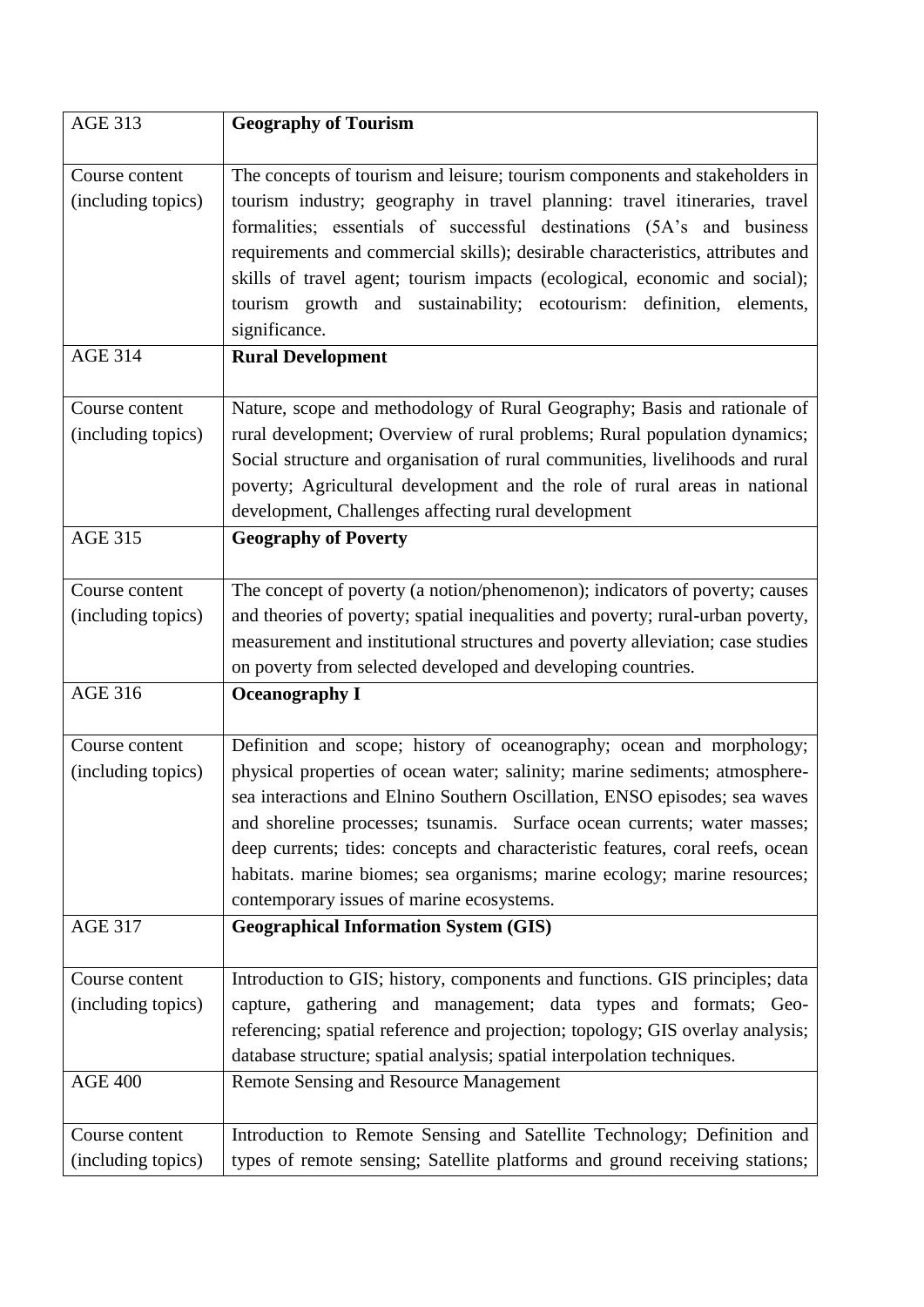|                    | Significance in resource management; Sensors<br>and Resolution;               |
|--------------------|-------------------------------------------------------------------------------|
|                    | Electromagnetic Spectrum and its interactions; Satellite image processing,    |
|                    | analysis and interpretation; Satellite imagery and factors for detection and  |
|                    | identification of resource condition; Image processing and classifications;   |
|                    | Image characteristics. Remote Sensing data sources and applications: Data     |
|                    | for various regions; Applications. Integration of Geo-Spatial technologies in |
|                    | Resource Management; Geographic Information System overlays of                |
|                    | thematic maps; Modelling                                                      |
| <b>AGE 401</b>     |                                                                               |
|                    | <b>Environmental Conservation</b>                                             |
| Course content     | Nature and scope; introduction to the conceptual issues and definitions:      |
| (including topics) | ecosystem, ecology, biomes, biodiversity, species, etc; human interactions    |
|                    | and impact on the environment; population growth and environmental            |
|                    | conservation; environment vs development; environmental resources:            |
|                    | meaning, perception, and classification; biodiversity<br>and<br>wildlife      |
|                    | conservation and management; environmental resources exploitation,            |
|                    | conservation and management; environmental governance: policies,              |
|                    | legislation, protocols and conventions; policy making and implementation.     |
|                    | Role of environment in national development                                   |
|                    |                                                                               |
| <b>AGE 402</b>     | <b>Surveying</b>                                                              |
| Course content     | Introduction; Historical background to surveying and mapping, types of        |
| (including topics) | surveying, processes and categories of surveys; Surveying measurements and    |
|                    | instrumentation; Distance measurement; Measurement of angles and              |
|                    | directions; Levelling; Modern surveying procedures                            |
|                    | Practical Survey: Practical Field survey and office work stages, Traversing,  |
|                    | Triangulation, Plane Table, Optical Levelling Techniques                      |
| <b>AGE 403</b>     | <b>Applied Biogeography</b>                                                   |
|                    |                                                                               |
| Course content     | The first and second laws of thermodynamics and their implications on         |
| (including topics) | resources; human population and environment; the environmental gradient       |
|                    | and species adaptation; population dynamics and ecosystem stability;          |
|                    | community species diversity and richness; the principle of island             |
|                    | biogeography and the conservation of protected resources; the concept of      |
|                    | biodiversity and resource conservation. Endangered/threatened and extinct     |
|                    | world species; global conservation agents and institutional framework         |
|                    | mechanisms; biotechnology development and intellectual property rights        |
|                    | (IPR) problems of biogeographical studies in developing countries.            |
| <b>AGE 404</b>     | <b>Hydrology and Water Resources II</b>                                       |
| Course content     | Ground water hydrology: Geohydrology investigations, Infiltration process,    |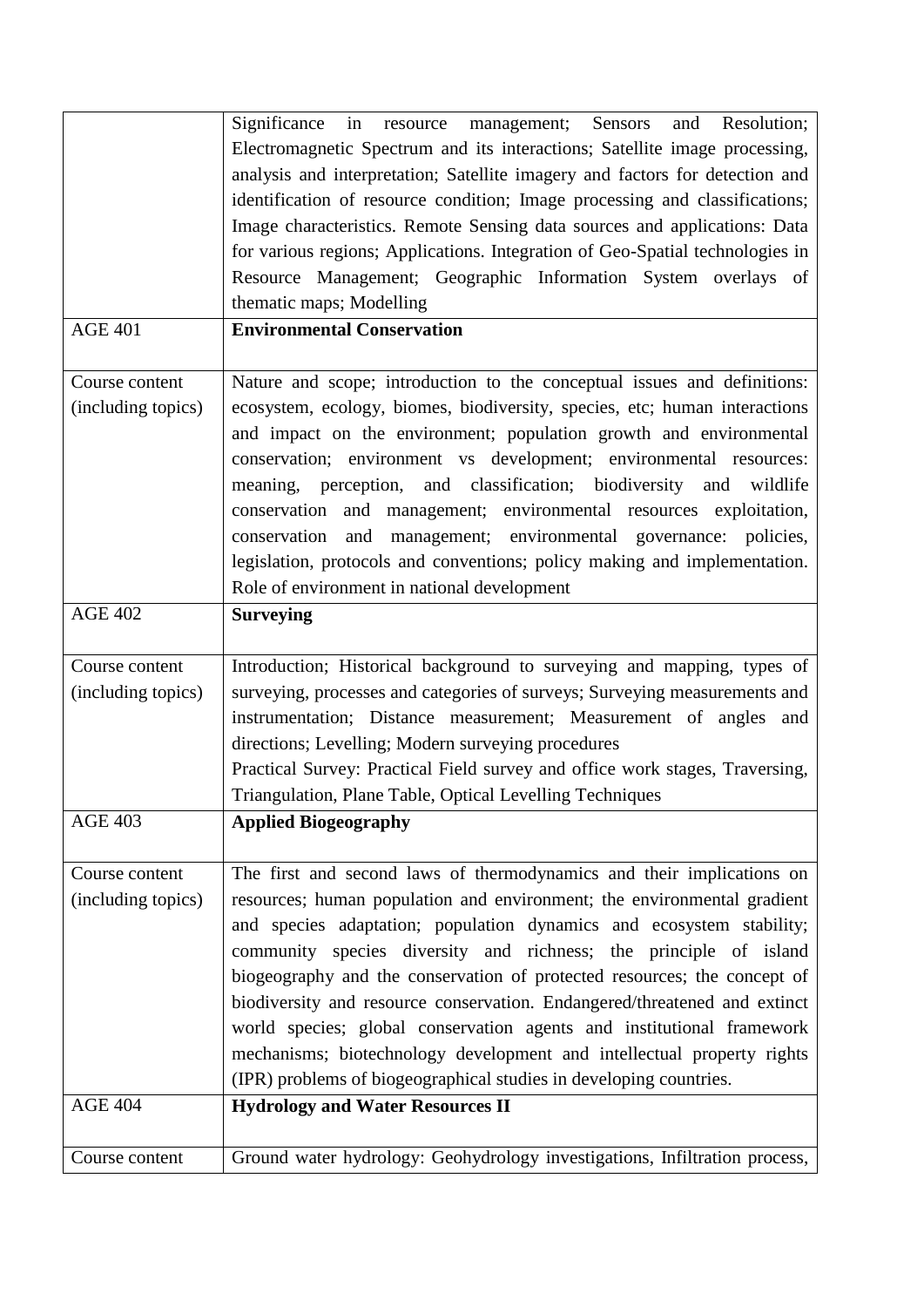| (including topics) | Ground water recharge and discharge, Human influence on the hydrological         |
|--------------------|----------------------------------------------------------------------------------|
|                    | cycle. Soil Erosion and sediment transport processes: Factors determining        |
|                    | erosion and sedimentation, Measurements and analysis of erosion and              |
|                    | sediment transport, Reservoir sedimentation and underlying factors. Water        |
|                    | resources planning, development and management; Available water                  |
|                    | resources and dam development; Water demands and the need for                    |
|                    |                                                                                  |
|                    | Flood<br>Drought<br>development;<br>management;<br>River<br>management;          |
|                    | basin/watershed management. Hydrology and Environment; Arid and semi             |
|                    | arid hydrology; Urban hydrology; Eco-hydrology; Environmental aspects of         |
|                    | hydrology; Hydrological modeling. Water Supply and integrated water              |
|                    | resource management; Water supply; Reservoir management and water                |
|                    | transfer; Integrated Water Resources Management; Remote Sensing and GIS          |
|                    | in Hydrology. Climate Change and Water resources                                 |
| <b>AGE 405</b>     | <b>Geography of Hazards</b>                                                      |
|                    |                                                                                  |
| Course content     | Definition and Characteristics of Hazards; Classification of Hazards and         |
| (including topics) | Geography's Role in Hazards' Studies; The Interaction between Man and            |
|                    | Hazards; Costs and losses of Hazards; Beneficial Aspects of Hazards;             |
|                    |                                                                                  |
|                    | Human Occupancy of Hazards. Factors Influencing Human Occupancy of               |
|                    | Hazard Prone areas; Variations in Vulnerability to Hazards in the World;         |
|                    | Demographic Factors; Poverty; Level of Country's Development; Lack of            |
|                    | Early Warning Systems; Lack of economic insurance. Technological and             |
|                    | Cultural Changes; Human Perceptions and Hazard Management; A person's            |
|                    | past experience; Interpretation of Physical Characteristics; Personality Traits; |
|                    | Situational Characteristics; Managerial Selection of Hazards' Adjustments;       |
|                    | Theoretical Foundations and Major Research Techniques in Hazard Studies;         |
|                    | Gender Vulnerability to Disasters                                                |
| <b>AGE 406</b>     | Hydrogeomorphology                                                               |
|                    |                                                                                  |
| Course content     | The application of geomorphology in land use planning and management,            |
| (including topics) | environmental designs; quantification of geomorphology with reference to a       |
|                    | drainage basin as a study unit; river channels and flood management, soil        |
|                    | erosion and sedimentation problems; the economic value of coastal and arid       |
|                    |                                                                                  |
|                    | and forms; environmental protection and landform systems; resource surveys       |
|                    | and values; urban landforms studies and management; the significance of          |
|                    | and application in planning;<br>mapping<br>geomorphological<br>landform          |
|                    | classification with reference to local examples.                                 |
| <b>AGE 407</b>     | <b>Fluvial Geomorphology</b>                                                     |
|                    |                                                                                  |
| Course content     | Fluvial process in landform development under different climatic regimes; a      |
| (including topics) | detailed study of selected geomorphological themes with emphasis on study        |
|                    |                                                                                  |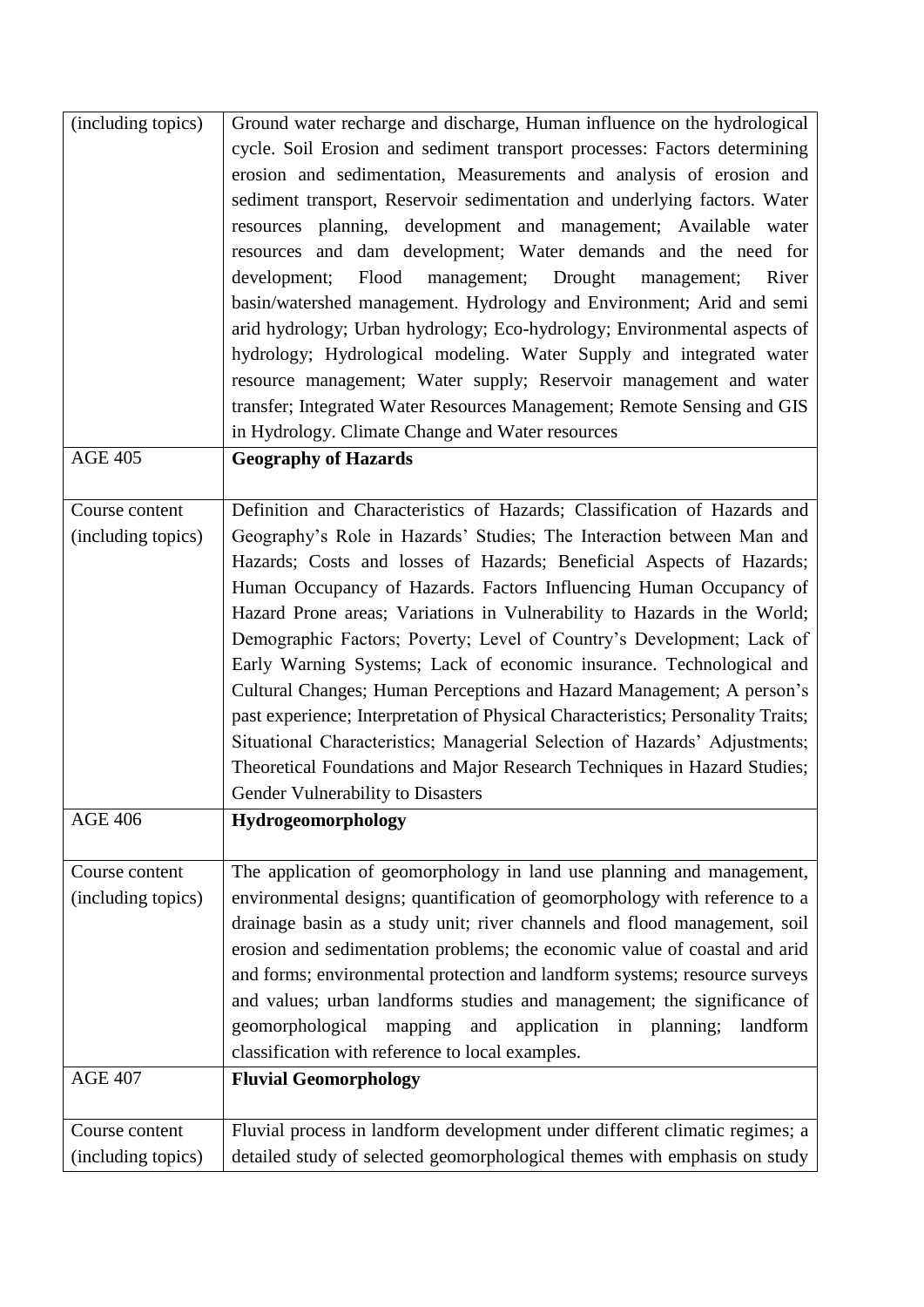|                    | of new land surface characteristics using drainage basin units; special          |
|--------------------|----------------------------------------------------------------------------------|
|                    | reference to channel flow; sediment deposits; fluvial systems and coastal        |
|                    | terrace; the dynamic nature of flowing water.                                    |
| <b>AGE 408</b>     | <b>Rock Materials and Structure</b>                                              |
| Course content     | Interpretation of geological maps, identification of rock specimen in            |
| (including topics) | laboratory and in the field; the influence of rock composition and structure of  |
|                    | landforms using local examples.                                                  |
| <b>AGE 409</b>     | <b>Applied Climatology</b>                                                       |
| Course content     | Climate measurements and observations: Collection, storage, retrieval,           |
| (including topics) | analysis and dissemination of data for practical uses such as forecasting.       |
|                    | Microclimatology and its<br>significance for agriculture and<br>urban            |
|                    | environments: Pollution studies, water, pests and diseases, human health,        |
|                    | crop requirements, economic activities e.g. commerce, communication and          |
|                    | transportation. Climatology and environmental changes.                           |
| <b>AGE 410</b>     | <b>Urban Geography</b>                                                           |
| Course content     | Definition (scope, measurement and basic facts of urbanization; the causes       |
| (including topics) | and problems of urbanization; urban functions and functional classification      |
|                    | of towns; analysis of town plans; general problems of urban land use;            |
|                    | theories of the internal structure of cities; social and economic patterns;      |
|                    | spatial inequality and social welfare; the city in the third world; urbanization |
|                    | and national development; contemporary issues in urban studies; national         |
|                    | urban policies with reference to East Africa.                                    |
| <b>AGE 411</b>     | <b>Transport Geography</b>                                                       |
| Course content     | Definition of transportation geography and its role and practical importance     |
| (including topics) | in the geographical system - historical development of the various modes of      |
|                    | transport; basic concepts and generative forces of transportation, Models and    |
|                    | theories in transportation geography -traffic census, Theories and network       |
|                    | analyses - network formation and analysis and introduction to transport          |
|                    | economics; Principles of transportation planning and introduction of             |
|                    | transport to economics. Contributions of improved transportation and the         |
|                    | links between transport and development, tourism, urbanization, regional         |
|                    | integration, international trade, transport and information communication        |
|                    | technologies (ICTs).                                                             |
| <b>AGE 412</b>     | <b>Industrial Geography</b>                                                      |
| Course content     | Theories of industrial location and their relevance to developing countries -    |
| (including topics) | the various shades of the classical location theory, the behavioural and         |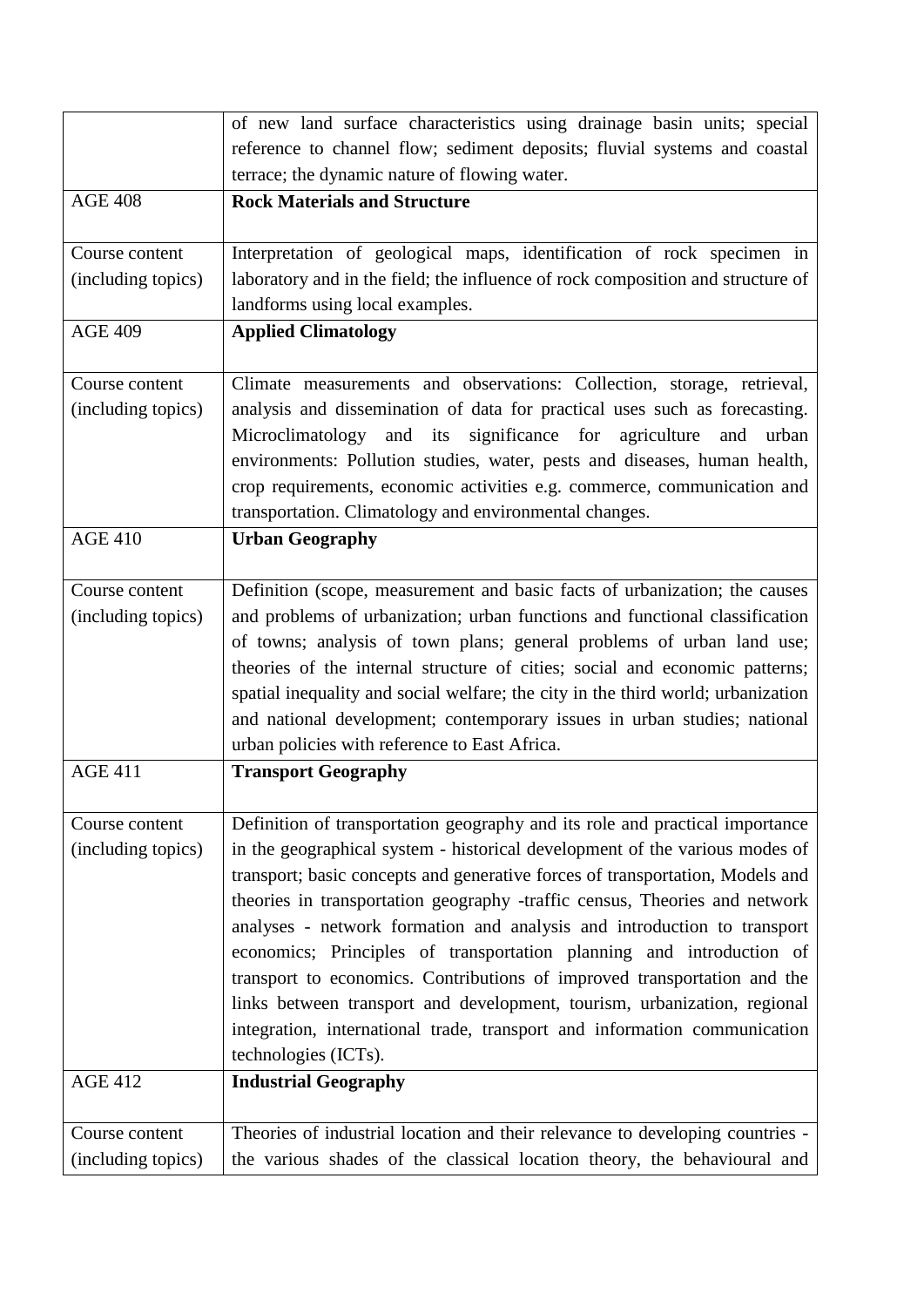|                    | empirical approaches; The geography of enterprise and the techniques of        |
|--------------------|--------------------------------------------------------------------------------|
|                    | industrial location analysis, New developments in industrial location theory   |
|                    | (including the application of systems concept), Techniques for measuring       |
|                    | industrial growth and change, The role of government in industrial activity;   |
|                    | The export processing zone concept (EPZ).                                      |
| <b>AGE 413</b>     | <b>Political Geography</b>                                                     |
|                    |                                                                                |
| Course content     | The meaning and scope of political geography -elements of political            |
| (including topics) | geography; basic principles and key concepts of the interactions between       |
|                    | geographical space and political process; Formation of states, nature and      |
|                    | functions of boundaries-concept of State, Nation and Nation State; Attributes  |
|                    | of State – the nature and functions of boundaries and frontiers, Shape, Size,  |
|                    | Territory and Sovereignty, Types of states and governments - the structure of  |
|                    | the state and demarcation of administrative areas and constituencies;          |
|                    | administrative reforms, Electoral Geography - Geography of Voting,             |
|                    | Geographic Influences on voting pattern, Geography of Representation,          |
|                    | Gerrymandering. Introduction to global geo-political theories - the heartland  |
|                    | theory, sea versus air power, international organizations: ECOWAS, EAC,        |
|                    | SADC, EU, AU, UN etc., neocolonialism and globalization; Political             |
|                    | Geography of Resource Conflicts – Water Sharing Disputes, Disputes and         |
|                    | Conflicts Related to Forest Rights and Minerals, Politics of Displacement:     |
|                    | Issues of relief, compensation and rehabilitation: with reference to Dams and  |
|                    | Special Economic Zones                                                         |
| <b>AGE 414</b>     | <b>Regional Planning</b>                                                       |
|                    |                                                                                |
| Course content     | Introduction: Concept of Region, Regional Disparities, Need for Regional       |
| (including topics) | Planning, Elements of planning theory, Regions for Planning (identification,   |
|                    | characteristics, problems and policies): Case Studies of: a. River Valley      |
|                    | Development Plan: Metropolitan Regional Plan: Regional planning models         |
|                    | and development plans, Growth Pole and Core-periphery models and their         |
|                    | application in development planning in developing countries; Institutional     |
|                    | and organisational structures for regional development; Methods of regional    |
|                    | analysis including data for regional analysis -Gravity model and other spatial |
|                    | interaction models. Regional Planning in Kenya (District, CDF. COUNTY)         |
| <b>AGE 415</b>     | <b>Geography of Marketing</b>                                                  |
|                    |                                                                                |
| Course content     | The field of geography of marketing; systems approach to geography of          |
| (including topics) | marketing; location of commerce; role of commerce in economic                  |
|                    | development; delimitation of market areas; marketing of agricultural,          |
|                    |                                                                                |
|                    | industrial and other goods; consumer behavior, micro-geography of market       |
|                    | places, marketing and development; international marketing, regional           |